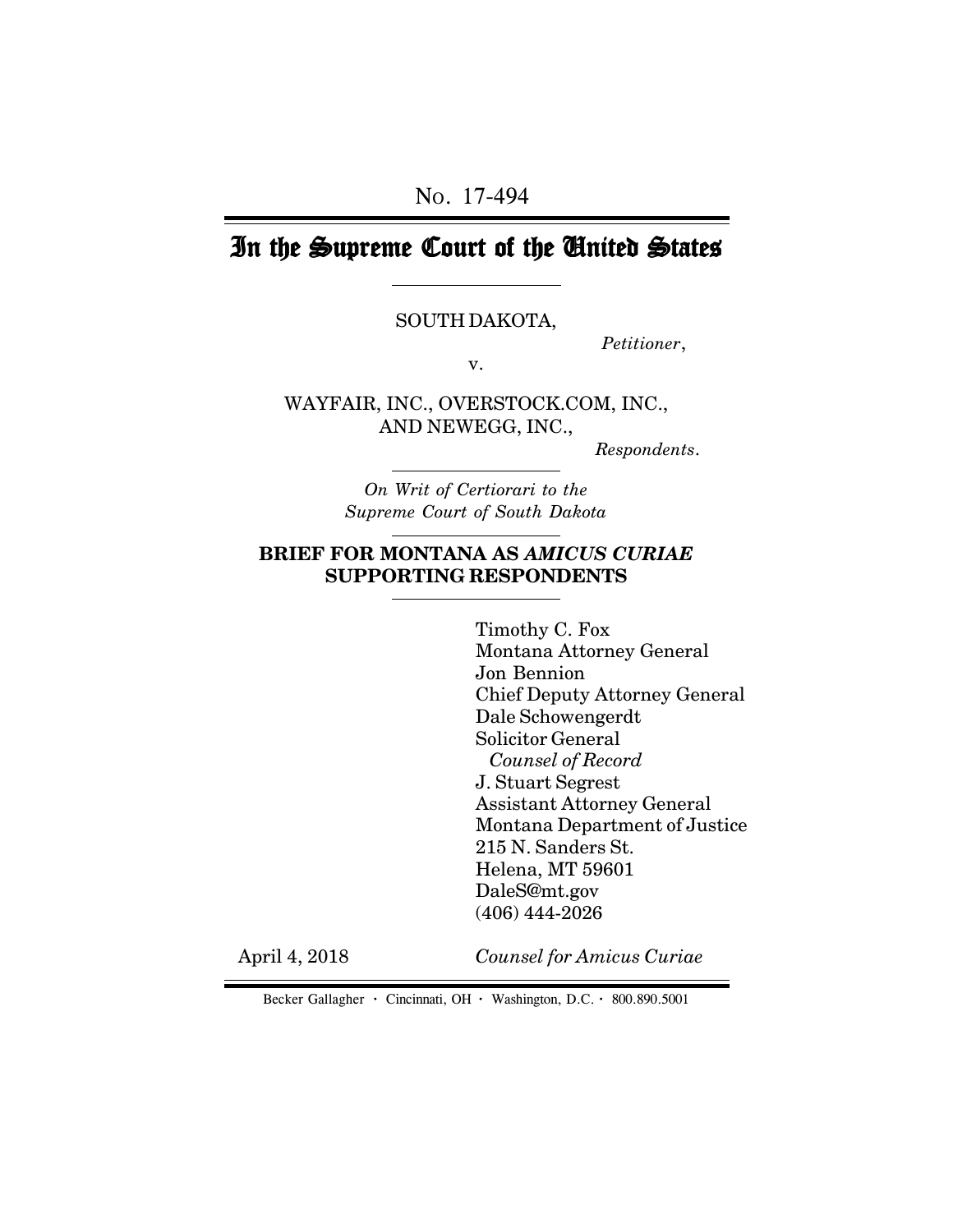# **TABLE OF CONTENTS**

| TABLE OF AUTHORITIES  ii                                                                                                                                                |
|-------------------------------------------------------------------------------------------------------------------------------------------------------------------------|
| INTEREST OF AMICUS CURIAE  1                                                                                                                                            |
| SUMMARY OF THE ARGUMENT  2                                                                                                                                              |
|                                                                                                                                                                         |
| Small and Medium Sized Businesses,<br>L.<br>Especially In States Like Montana That Do<br>Not Have Sales Tax, Depend On Quill's<br>Bright Line Physical-Presence Rule  4 |
| H.<br>Due Process Concerns Also Support<br>Retaining <i>Quill's</i> Physical-Presence Rule 10                                                                           |
| Even If Not A Complete Bar, The Lack Of<br>HI.<br>Physical Presence Should Continue To Be A<br>Factor Under The Complete Auto Test  13                                  |
|                                                                                                                                                                         |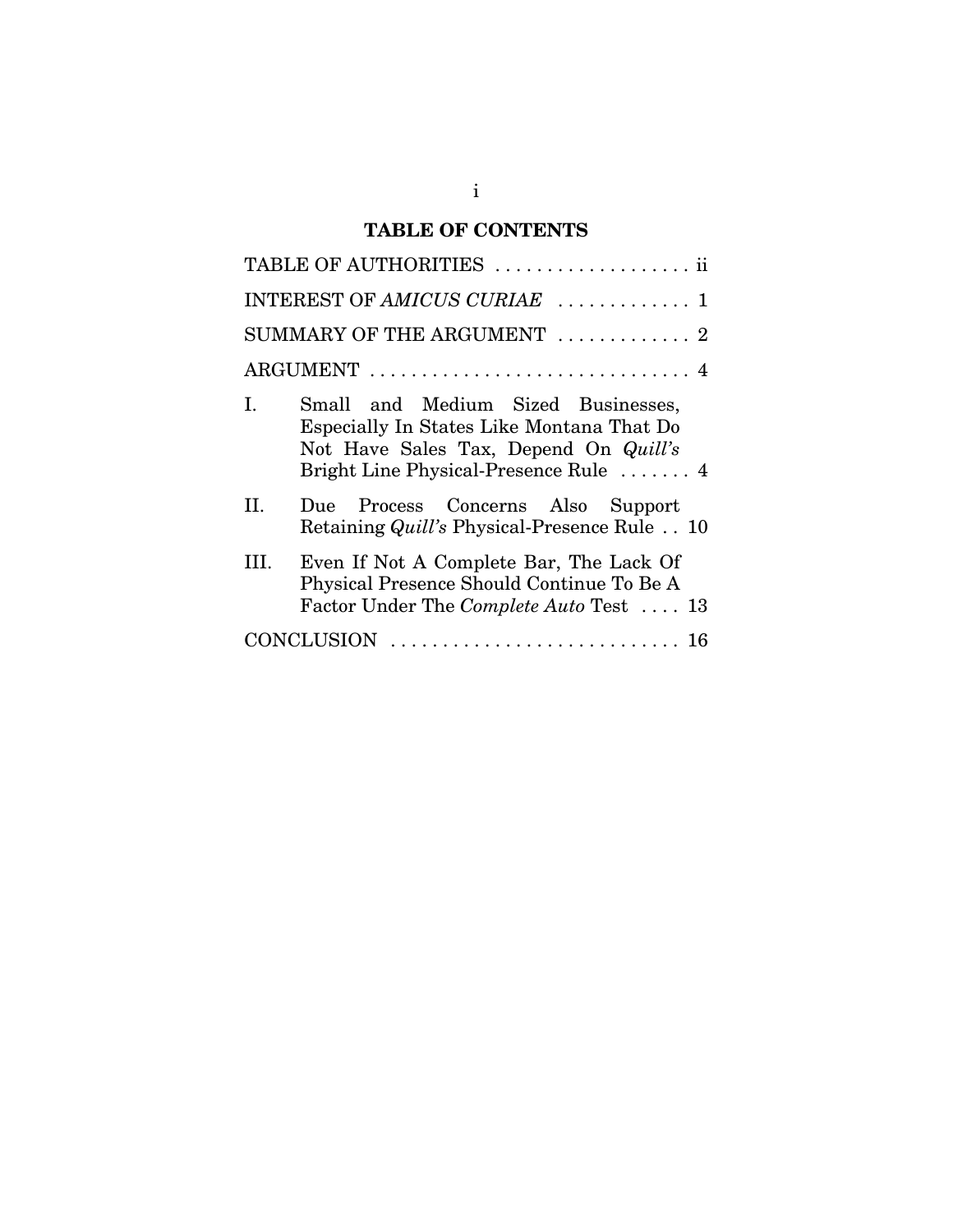# **TABLE OF AUTHORITIES**

# **CASES**

| Arizona Dep't of Revenue v. Blaze Constr. Co., |
|------------------------------------------------|
| Burger King Corp. v. Rudzewicz,                |
| C&A Carbone v. Town of Clarkstown,             |
| Commonwealth Edison v. Montana,                |
| Complete Auto Transit v. Brady,                |
| Harper v. Virginia Dep't of Taxation,          |
| International Harvester v. Dep't of Treasury,  |
| International Shoe v. Washington,              |
| J. McIntyre Mach., Ltd. v. Nicastro,           |
| James B. Beam Distilling Co. v. Georgia,       |
| Keeton v. Hustler Magazine,                    |
| MeadWestvaco Corp. v. Ill. Dep't of Revenue,   |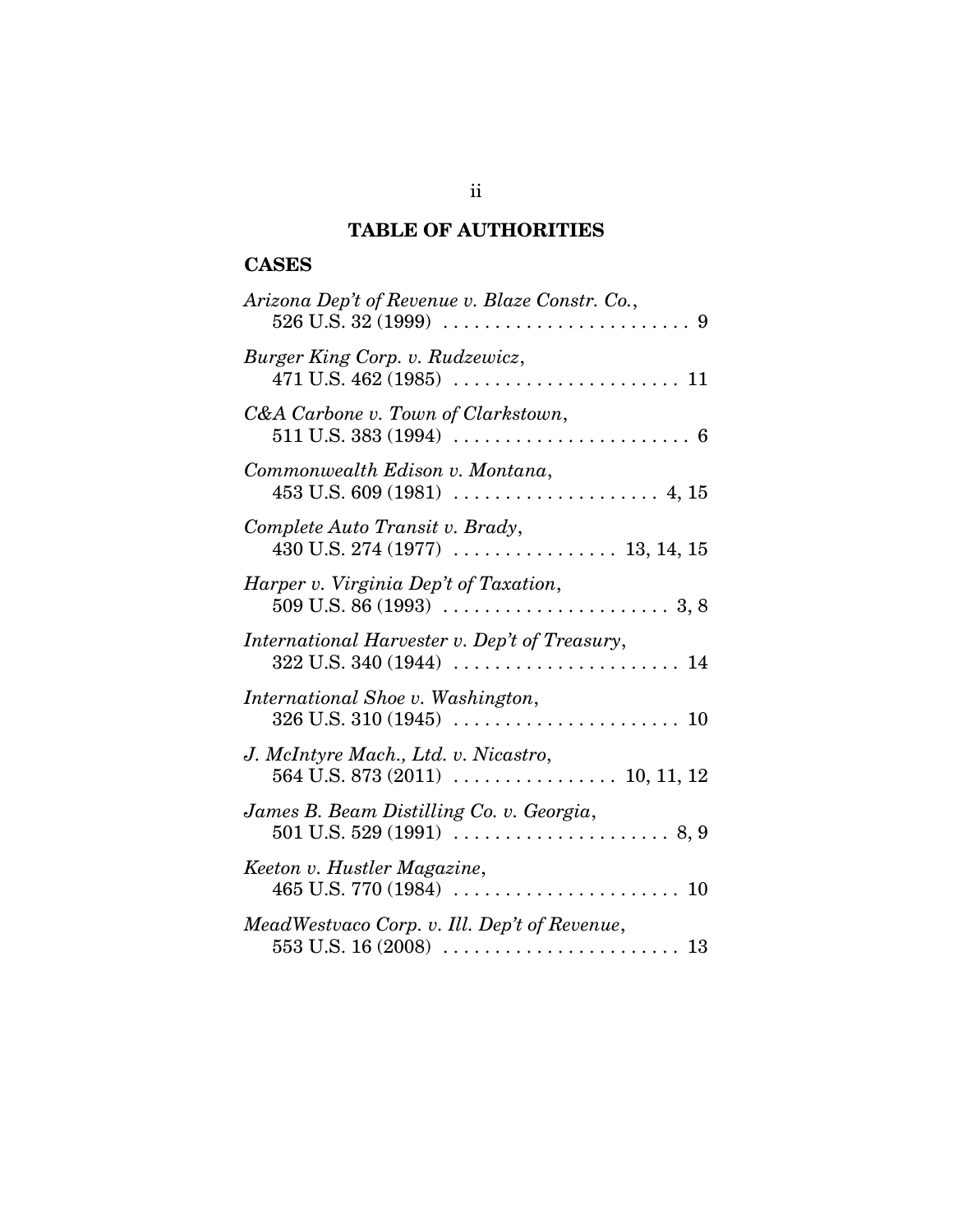| <b>OTHER AUTHORITIES</b>                                                                              |
|-------------------------------------------------------------------------------------------------------|
|                                                                                                       |
|                                                                                                       |
| $SDCL \S 10-64-1 \ldots \ldots \ldots \ldots \ldots \ldots \ldots \ldots \ldots \ldots \ldots \ldots$ |
| <b>STATUTES</b>                                                                                       |
| Wagnon v. Prairie Band Potawatomi Nation,                                                             |
| Vasquez v. Hillery,                                                                                   |
| Travis v. Yale & Town,                                                                                |
| Robinson v. Neil,<br>409 U.S. 505, 93 S. Ct. 876,                                                     |
| Raymond Motor Transp. v. Rice,                                                                        |
| Quill Corp. v. North Dakota,                                                                          |
| National Bellas Hess, Inc. v. Department of Revenue                                                   |
| Michigan v. Bay Mills Indian Community,                                                               |

| Connecticut DRS Media Release, available at |  |                                             |  |
|---------------------------------------------|--|---------------------------------------------|--|
|                                             |  | http://www.ct.gov/drs/cwp/view.asp?Q=591496 |  |
|                                             |  |                                             |  |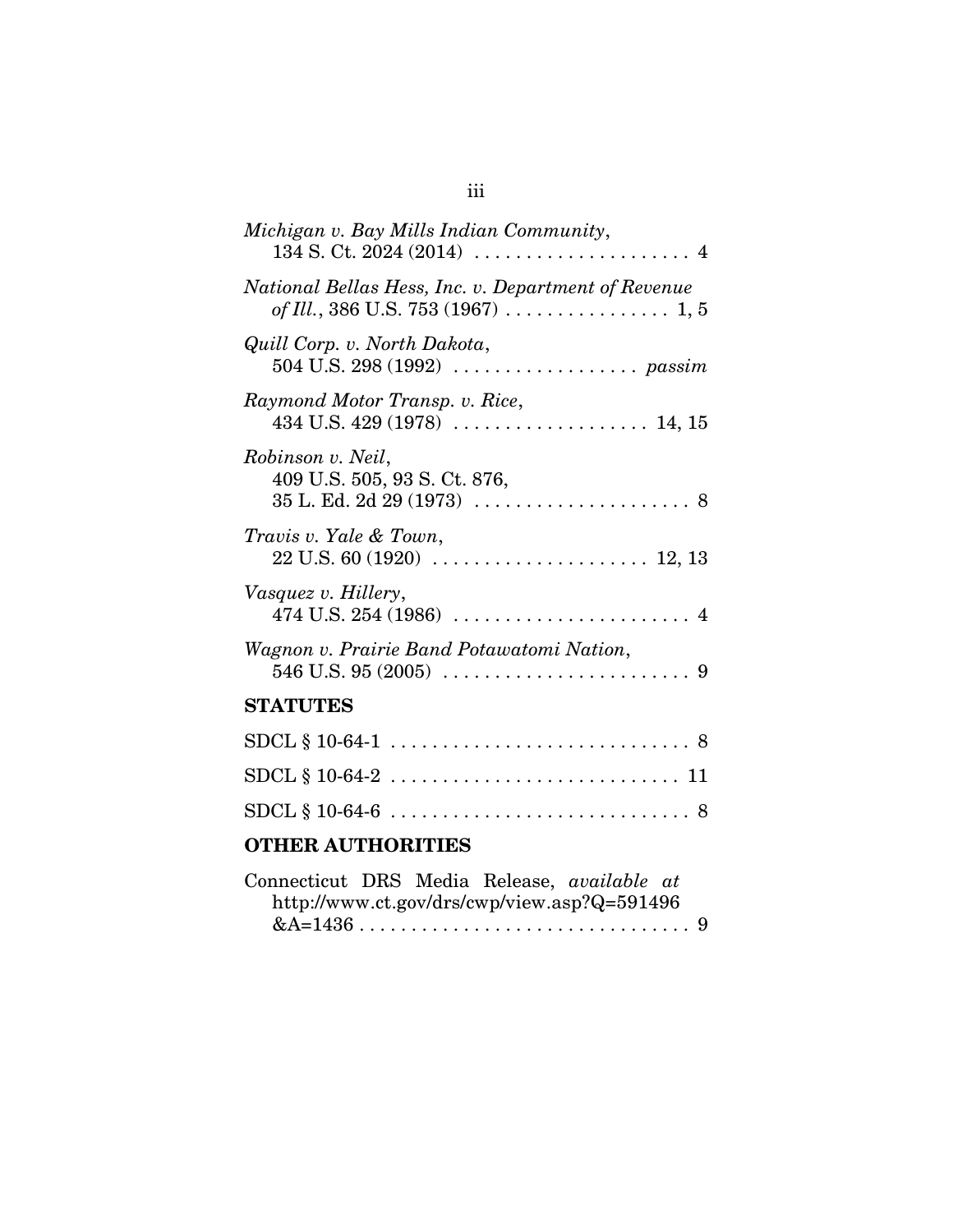| Government Accountability Office, SALES TAXES:         |  |
|--------------------------------------------------------|--|
| States Could Gain Revenue from Expanded                |  |
| Authority, but Businesses Are Likely to                |  |
| <i>Experience Compliance Costs</i> (November 2017),    |  |
| <i>available at https://www.gao.gov/assets/690/688</i> |  |
|                                                        |  |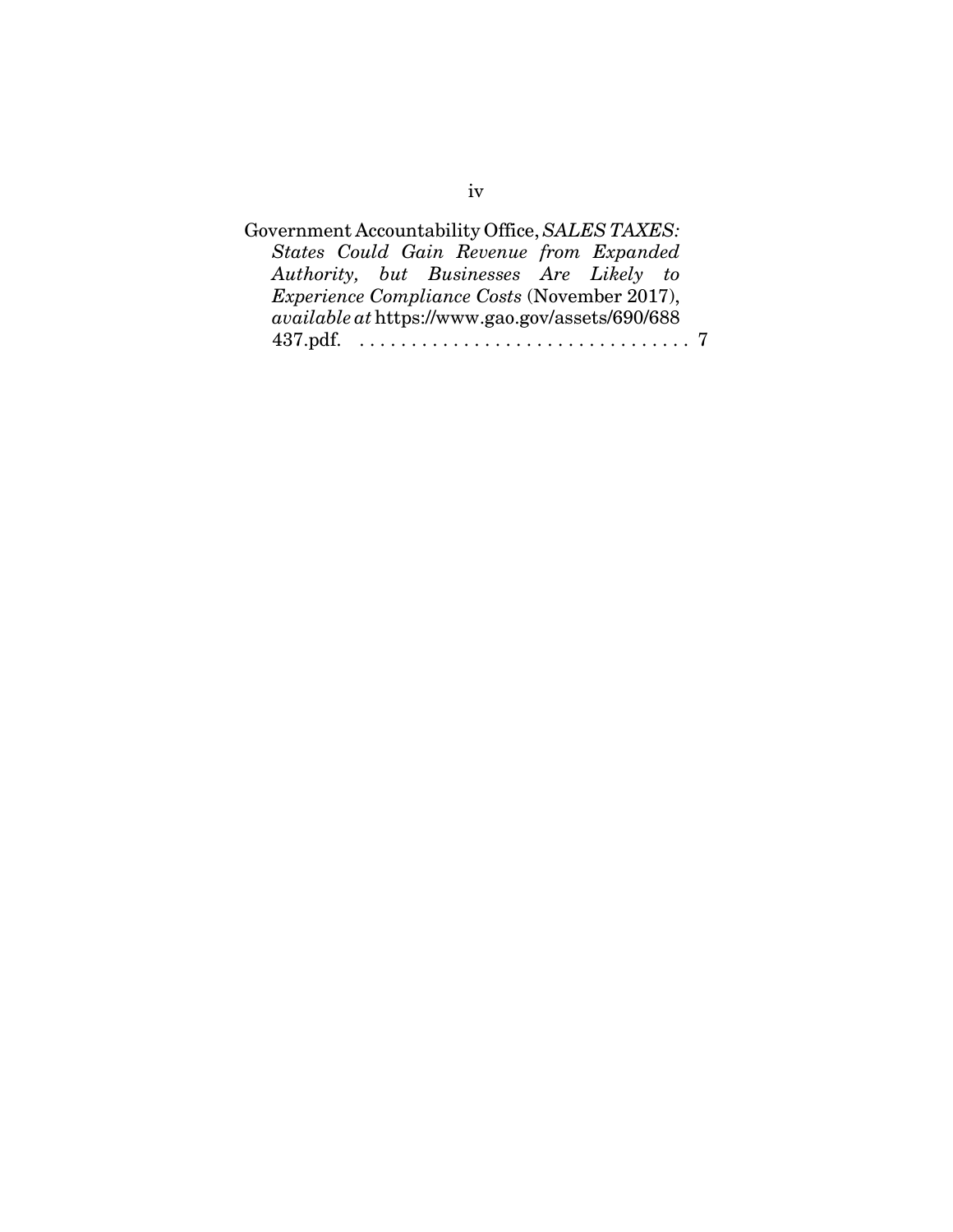#### **INTEREST OF** *AMICUS CURIAE*

This Court held over 50 years ago that allowing every state, municipality, school district, or other political subdivision to impose sales tax burdens on remote sellers without a physical presence in the taxing jurisdiction would entangle business in "a virtual welter of complicated obligations." *National Bellas Hess, Inc. v. Department of Revenue of Ill.*, 386 U.S. 753, 760 (1967). "The very purpose of the Commerce Clause was to ensure a national economy free from such unjustifiable local entanglements," including "the many variations in rates of tax, in allowable exemptions, and in administrative and record-keeping requirements." *Id.* at 759-60. The Court reaffirmed that holding in *Quill Corp. v. North Dakota*, 504 U.S. 298, 316 (1992), recognizing that "a bright-line rule in the area of sales and use taxes also encourages settled expectations and, in doing so, fosters investment by businesses and individuals." Those animating principles of *Bellas Hess* and *Quill* remain every bit as valid today.

The State of Montana has a compelling interest in supporting *Quill's* physical-presence rule, and the precedent that has evolved around it. Montana has never had a sales tax.1 If the Court abrogates *Quill*, small businesses in states that do not impose a sales tax, such as Montana, will face significant burdens, in part because of past reliance on *Quill*. The sovereignty of the State is also threatened by the due process

<sup>&</sup>lt;sup>1</sup> Montana voters twice rejected proposals for a sales tax, once in 1971 by 70 percent of the vote, and again in 1993 by 75 percent of the vote.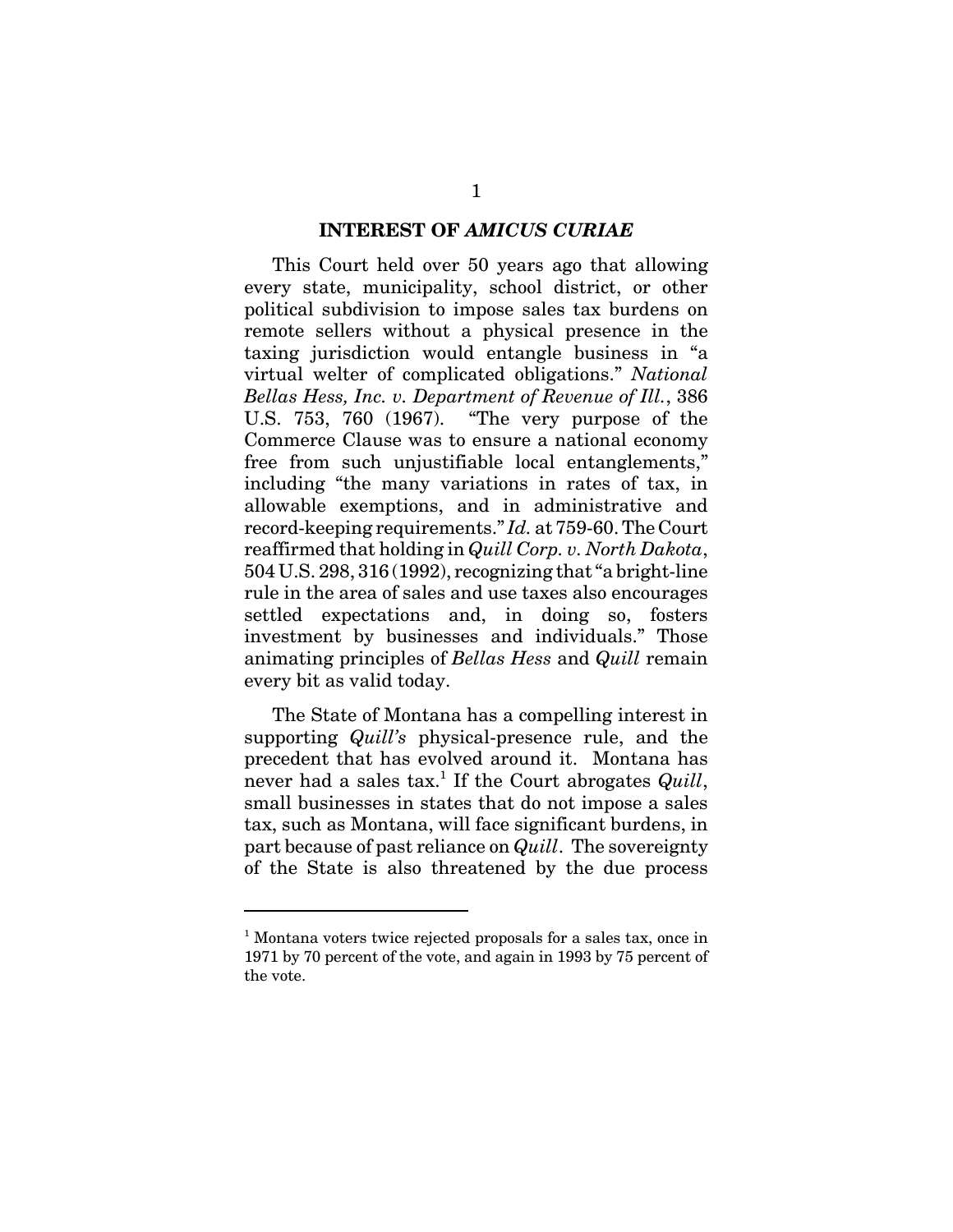implications of foreign jurisdictions increasing the reach of their sales-tax authority. Additionally, the State will be adversely affected should this Court abrogate the physical-presence rule without addressing what level of contact is sufficient under both the Commerce and Due Process Clauses.

#### **SUMMARY OF THE ARGUMENT**

1. This Court should retain Quill under *stare decisis*. The reliance interest in *Quill's* physicalpresence rule is most important to small or mediumsized "brick and click" businesses engaged in remote commerce. The burden is even more acute in non-sales tax states where businesses do not have experience collecting sales tax. Were this Court to strike the physical-presence rule, many of these businesses likely will no longer be able to offer online sales. South Dakota's assumption that advances in technology have eliminated these burdens may apply to internet staples like Amazon.com, which likely tracks the necessary information anyway, or to companies within Streamlined Sales and Use Tax Agreement (SST) jurisdictions, but it is not the case with small to medium-sized businesses in non-sales tax states.

Even if an e-commerce retailer is presumed to be able to handle the burden of deciphering rules and collecting sales tax in various jurisdictions once it has a sufficient amount of sales, there is no way to determine whether a retailer has met the threshold amount of commerce in a taxing state without tracking all sales. All businesses that engage in e-commerce, therefore, will have to invest in software and staffing to track sales and tax regulations in all taxing jurisdictions just to determine whether they even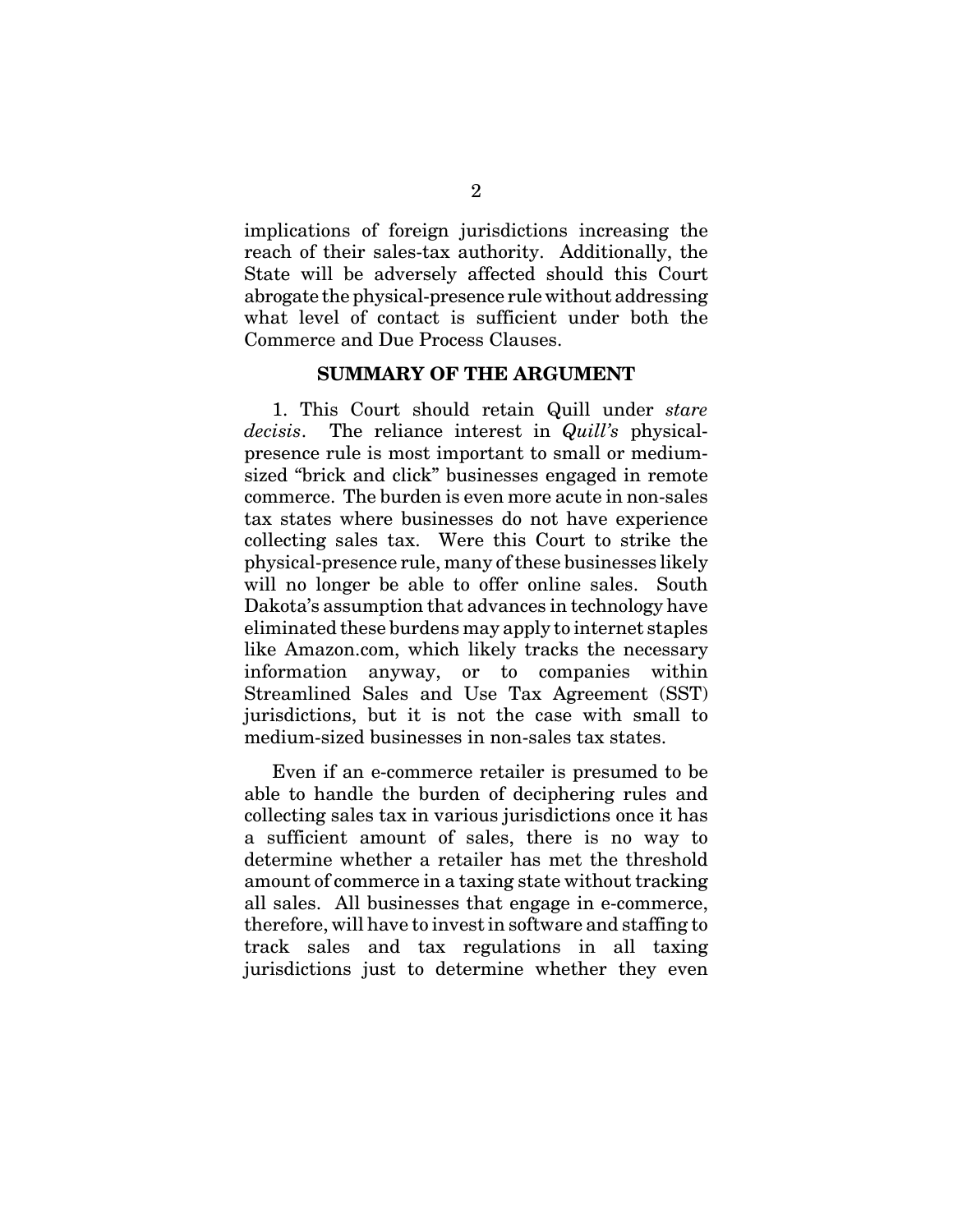qualify to collect tax. Worse they will have to collect tax all along in case they do quality. In other words, the burden will necessarily apply to *all* businesses that conduct e-commerce in *all* taxing jurisdictions, regardless of size or sales or whether they meet a jurisdiction's threshold.

There is also a real risk of taxing jurisdictions retroactively applying a decision overruling *Quill*. Ordinarily a constitutional ruling is retroactive, *Harper v. Virginia Dep't of Taxation*, 509 U.S. 86, 94 (1993), and at least one jurisdiction has already sent notice that it intends to apply their use tax retroactively. In addition, there is no guarantee that other jurisdictions will implement any thresholds prior to imposing a sales tax. The difficulty in assessing what 12,000 or so jurisdictions will do is why this question is best left to Congress.

2. The failure of South Dakota to show, or even litigate, whether its law meets due process concerns counsels against overruling *Quill's* physical-presence rule in this case. As *Quill* made clear, the constraints of the Due Process Clause and the Commerce Clause are different and should be addressed separately. Due process is a bulwark for state sovereignty, and should be considered in tandem with the Commerce Clause requirements, as this Court did in *Quill*. To address the physical-presence aspect of the Commerce Clause in isolation, without also addressing due process, risks undercutting the very fairness that due process protects.

Here, for many small businesses engaged in remote commerce, due process is unlikely to be met due to the lack of a minimum connection resulting from isolated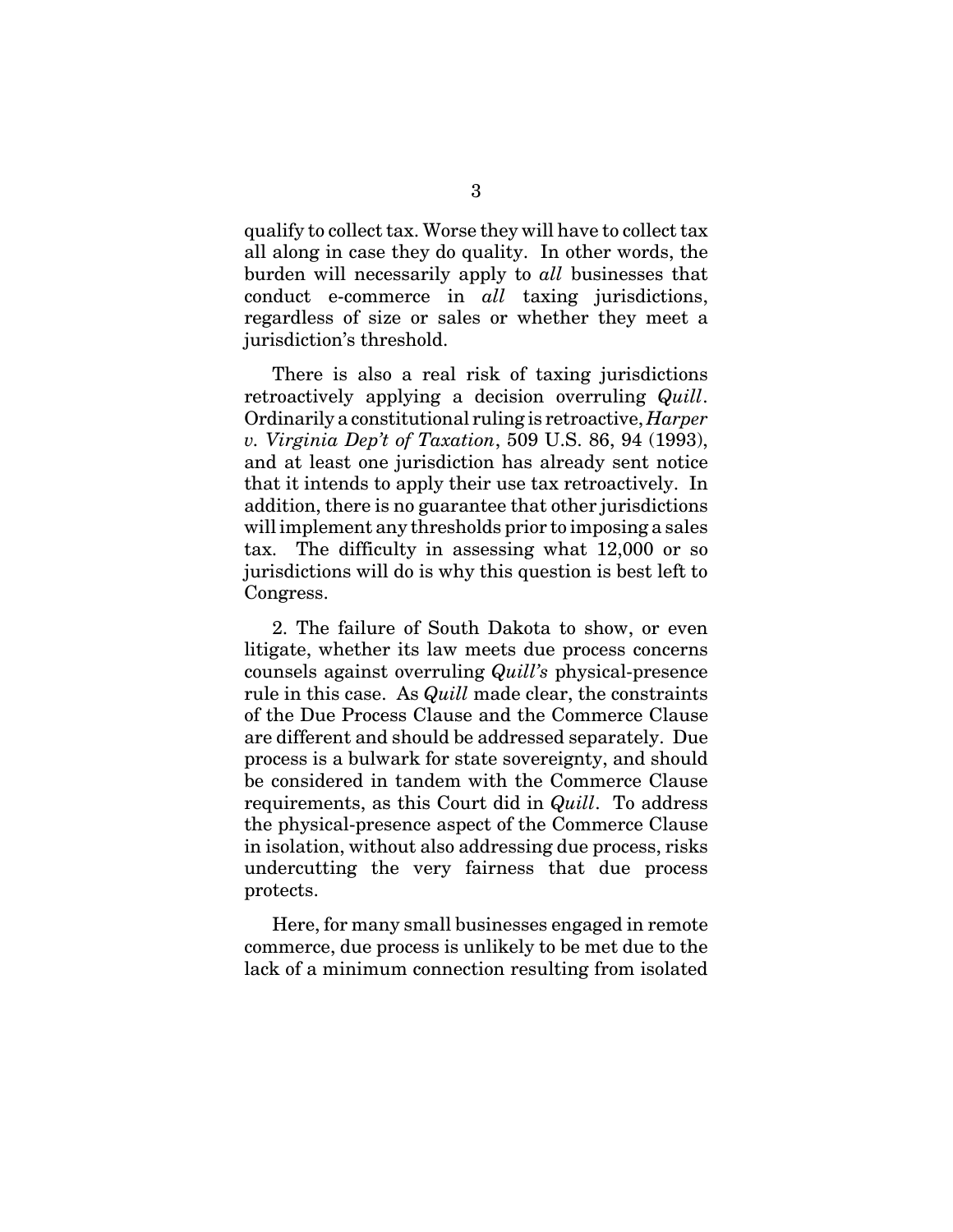online sales. In contrast, though ignored by Petitioner, the contacts found sufficient for due process in *Quill* were substantial.

3. Likewise, even if *Quill's* physical-presence rule is abandoned, this Court should not presume South Dakota's law meets the "substantial nexus" test. First, it is not within the question presented. Second, even if not required, the lack of a physical presence should necessitate a greater showing of other contacts for a substantial nexus to be met. On the other side of the ledger, the burden on commerce is likely to be significant. Finally, the isolated, random nature of many online sales means that a sales tax will often not be "fairly related to the services provided by the State," because the tax is out of "proportion" to the activities "within the State." *Commonwealth Edison v. Montana*, 453 U.S. 609, 625-26 (1981).

#### **ARGUMENT**

## **I. Small and Medium Sized Businesses, Especially In States Like Montana That Do Not Have Sales Tax, Depend On** *Quill's* **Bright Line Physical-Presence Rule.**

*Stare decisis* is critical to fostering respect for this Court's decisions and for "the integrity of our constitutional system of government, both in appearance and in fact." *Vasquez v. Hillery*, 474 U.S. 254, 265 (1986). That is why the Court has described *stare decisis* as "a foundation stone of the rule of law." *Michigan v. Bay Mills Indian Community*, 134 S. Ct. 2024, 2036 (2014). Consequently, there must be some "special justification" for this Court to abrogate its precedent. *Id.* The bar is even higher in this case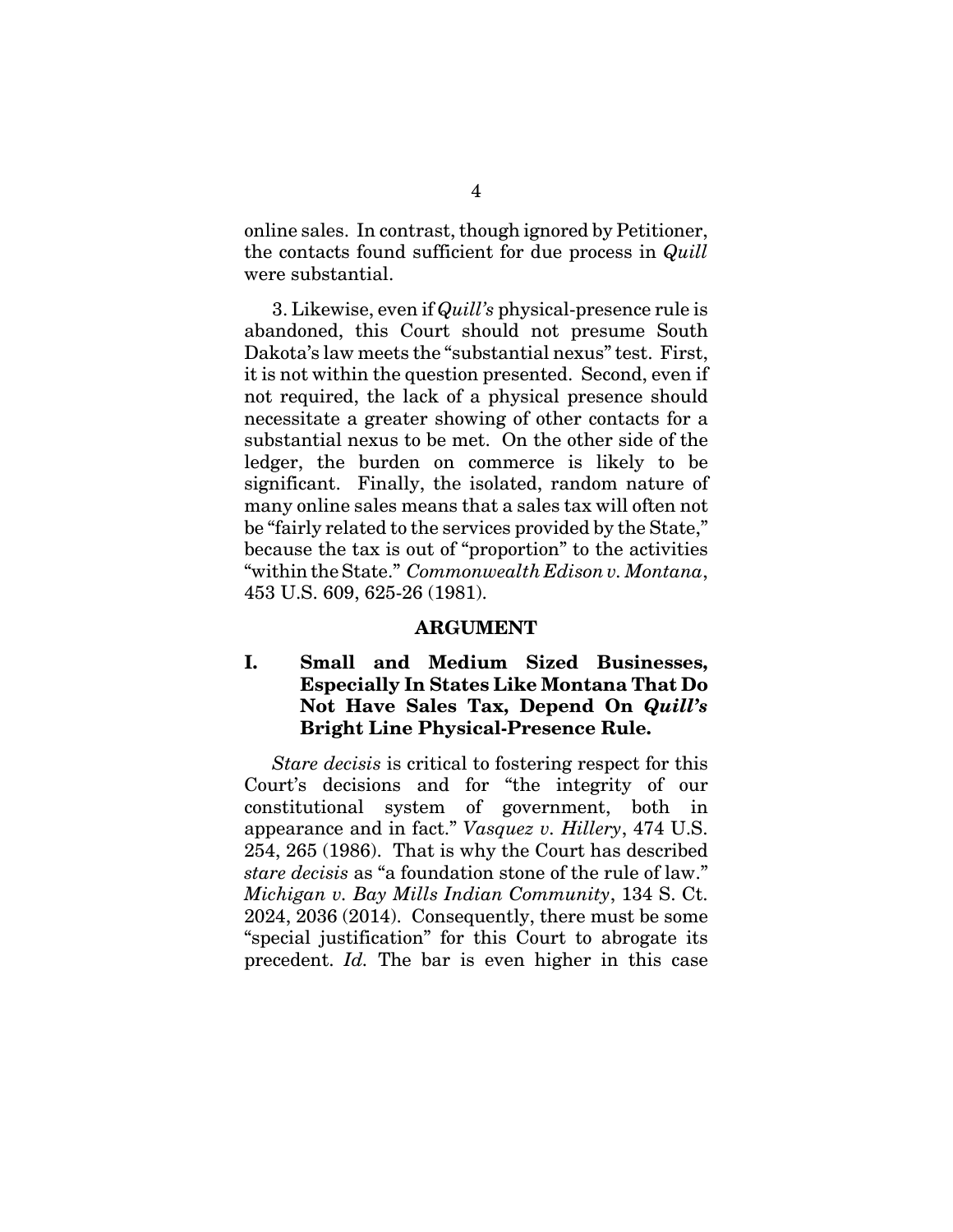because it involves well-settled principles in a delicate balance of economic forces that do not react well to unpredictability. The national economy has developed around the physical-presence rule over the past 51 years, and that rule has served as a workable and predictable bright-line test that has been consistently relied upon.

These reliance interests are most important to, and most relied on by, small and medium-sized businesses, especially those that reside in non-sales tax states where the businesses have no experience collecting sales tax, like Montana. Contrary to South Dakota's assumptions, *see* Pet. Br. at 44-47, tracking and remitting sales tax will impose a significant, and ongoing, burden on small and medium-sized businesses.

No small business, by itself, can keep up with the multitude of tax requirements for 12,000 or so taxing jurisdictions.2 Instead these businesses must use sophisticated tax software to disentangle the "virtual welter of complicated obligations." *Bellas Hess*, 386 U.S. at 760 (recognizing that "many variations in rates of tax, in allowable exemptions, and in administrative and record-keeping requirements" would have a significantly adverse impact on interstate business); *see* Pet. Br. at 14-15 (discussing software). This software may be provided for free to businesses that choose to

 $^{2}$ https://www1.avalara.com/us/en/community/small-business/salestax-calculator-smb.html (Software provider Avalara touting salestax calculator as a tool to help with determining tax "for over 12,000 jurisdictions in the U.S. alone" and explaining that a "single ZIP code can have multiple sales tax rates").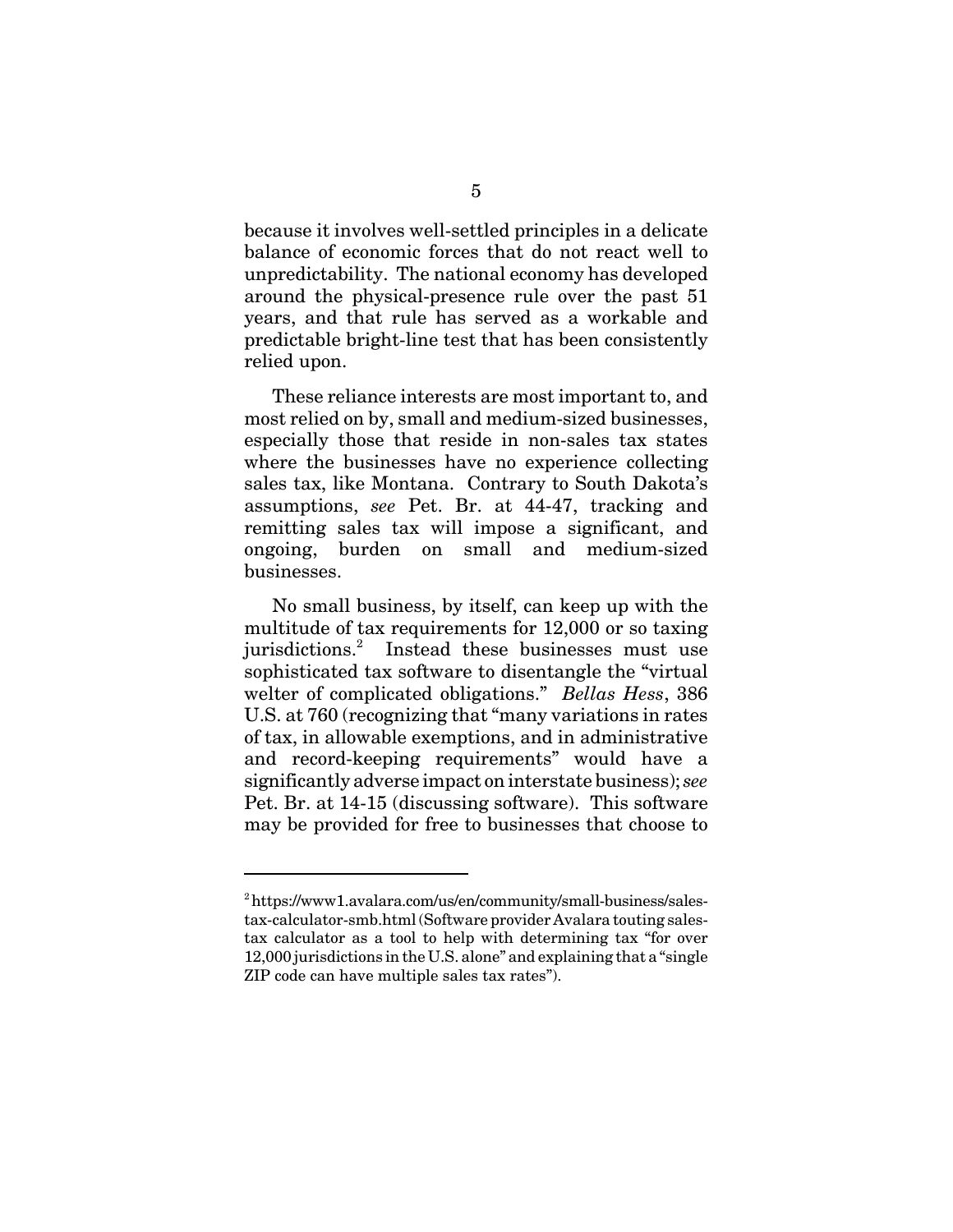register with the SST, but many states are not members of the SST, including the six largest states.<sup>3</sup> Even assuming the software is free and usable for all jurisdictions, it is estimated that setup and integration will cost a mid-sized business \$80,000 to \$290,000, along with a cost of \$57,500 to \$260,000 each following year for maintenance, updates, and audits.<sup>4</sup> These are significant costs for small and medium-sized businesses and may force these businesses to abandon their online sales, which would undercut the Commerce Clause's goal of a "national market." *C&A Carbone v. Town of Clarkstown*, 511 U.S. 383, 393 (1994). What is more, many of these small and medium-sized businesses are primarily brick-and-mortar stores. They engage in internet sales to make ends meet; in other words to address the challenges to local stores discussed by Petitioner and amici. *See, e.g.*, Br. of Colorado, *et al.* at 9.

South Dakota is correct that internet giants, like Amazon, already track more than enough information, and have sufficiently sophisticated software to easily collect and remit taxes. Pet. Br. at 39, 44 (focusing on "large-scale internet retailers" with a "nationwide scale."). But it is far from true of most businesses that have a more limited internet presence. Small and medium-sized businesses will face significant economic burdens should the physical-presence rule be abandoned. Though Petitioner focuses on what it

<sup>3</sup> http://www.streamlinedsalestax.org/ (nonmembers include California, Texas, New York, Florida, Illinois, and Pennsylvania).

<sup>4</sup> http://truesimplification.org/wp-content/uploads/Final\_TruST-COI-Paper-.pdf.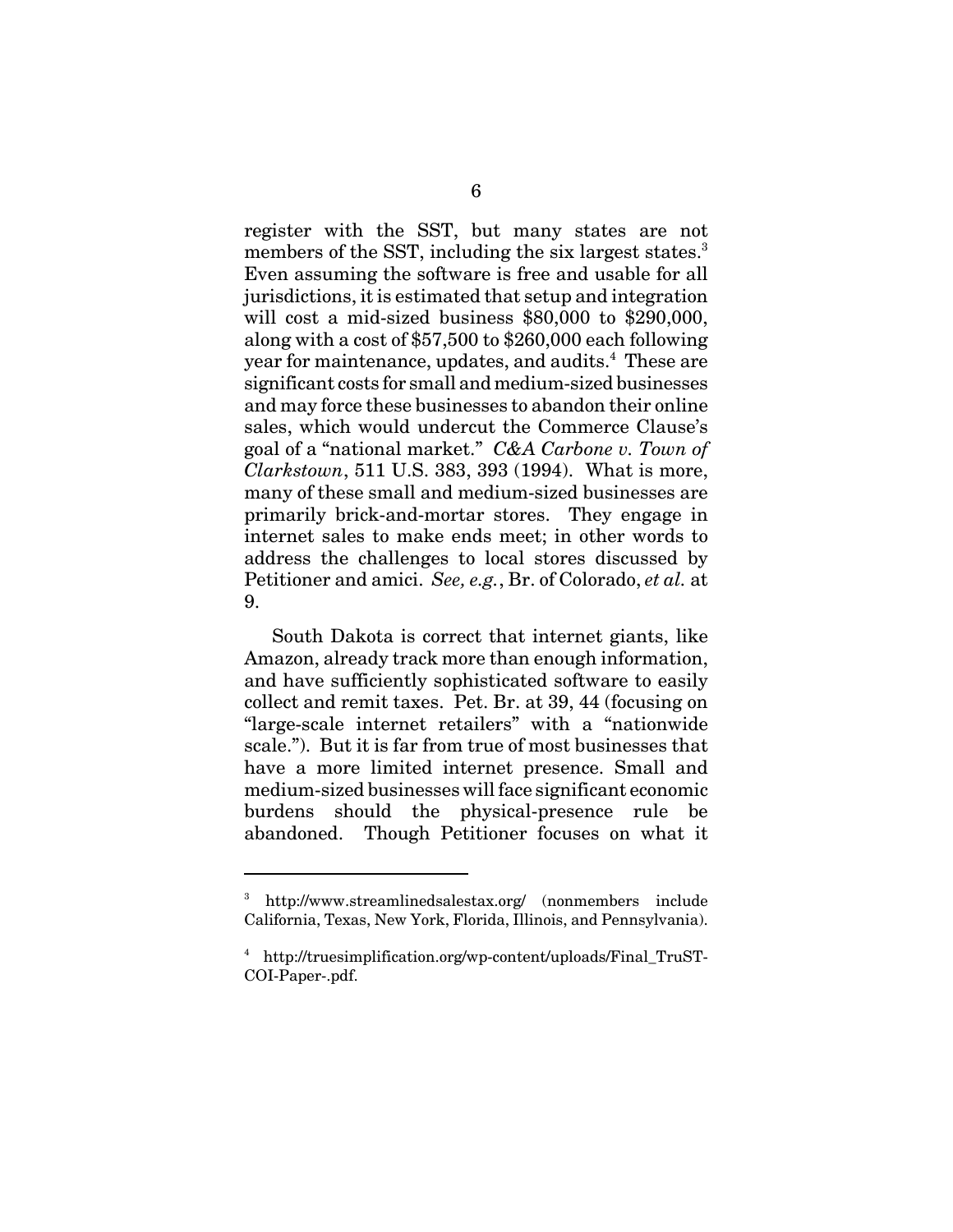perceives as an unfair tax advantage, *id.* at 5, the true burden is not the tax, or the price difference, but the difficulty and expense of tracking and collecting the tax in far-flung jurisdictions.

As a recent GAO report confirmed, small to medium-sized businesses often lack the technology and infrastructure to comply with the manifold requirements of thousands of taxing jurisdictions that remote sales tax burdens would entail. United States Government Accountability Office, *SALES TAXES: States Could Gain Revenue from Expanded Authority, but Businesses Are Likely to Experience Compliance*  $Costs$  17-19 (November 2017) ("GAO Report").<sup>5</sup> For many businesses, the significant costs of building and maintaining systems for complicated multijurisdictional tax collection, and the risks associated with making mistakes, will simply not be worth continuing to make online sales.

Although South Dakota ignores the GAO report entirely, it argues that they bear the extent of the burden because of lost tax revenue. Pet. Br. at 34-35. It estimates, for example, that in 2012 state and local governments lost "\$23 billion in sales-tax revenues" due to *Quill*. *Id.* This estimate appears to be greatly exaggerated. The GAO Report estimated a total loss for 2017 of only \$8.5 to \$13.4 billion for state and local governments, or about 2 to 4 percent of total 2016 general sales and gross receipts tax revenues. GAO Report at 11-12.

<sup>&</sup>lt;sup>5</sup> Available at https://www.gao.gov/assets/690/688437.pdf.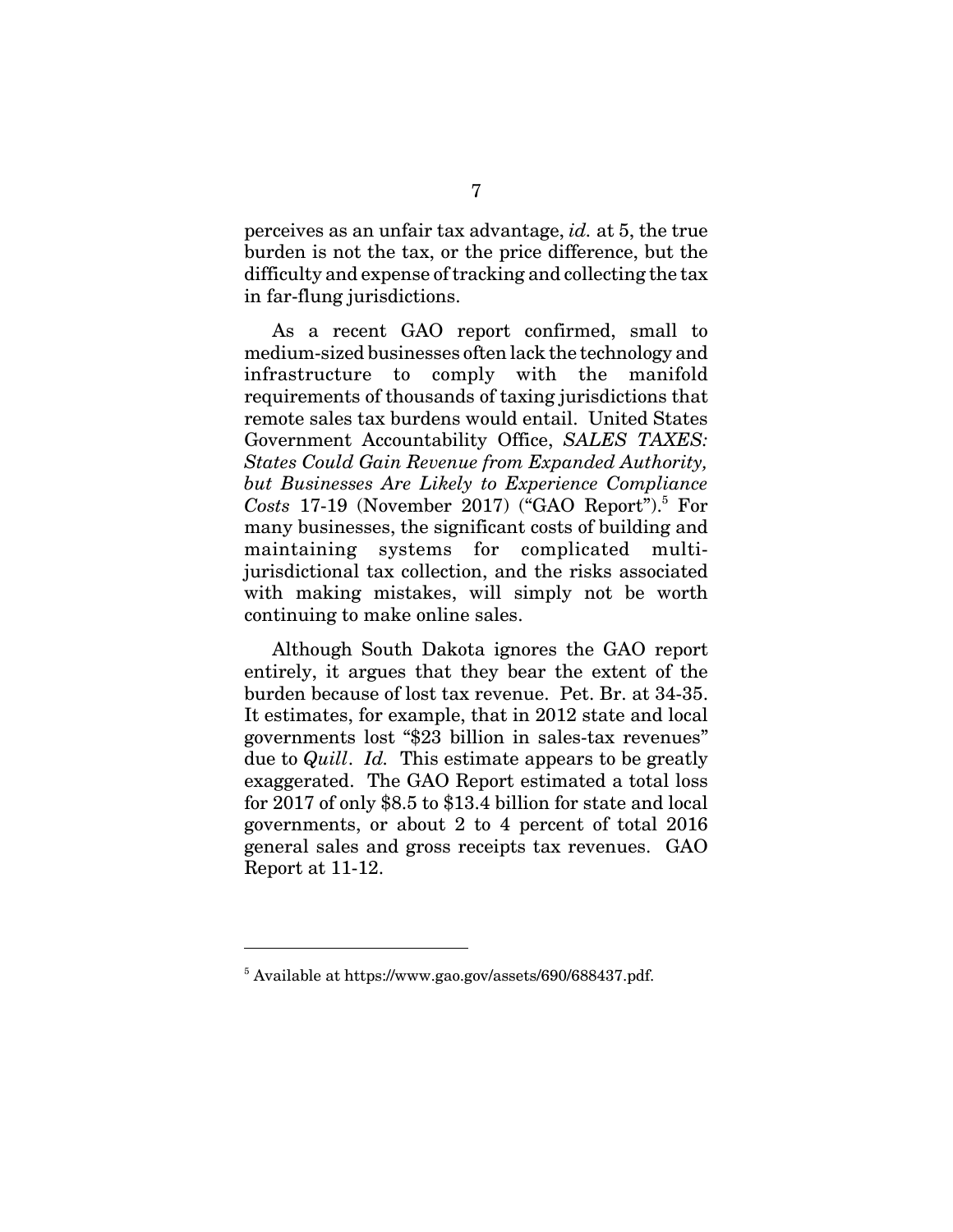Petitioner's focus on tax revenue also ignores that the burdens of collection will fall on each business, no matter how small and no matter the size of its internet presence. Even assuming each taxing jurisdiction imposes a threshold similar to South Dakota's (and there is no guarantee they will), each retailer with an internet presence will have to track and record all of its sales by taxing jurisdiction from day one, just to determine whether they meet the threshold of a particular jurisdiction in the first place. And from day one each retailer will have to collect tax from each sale in case they ultimately do meet a jurisdiction's threshold. This means that all internet retailers, in all taxing jurisdictions, regardless of size or sales, will have to invest in software and staffing to track sales and tax regulations in all taxing jurisdictions should the physical-presence test be overruled.

This burden, moreover, is prospective only. Though South Dakota dismisses it, Pet. Br. at 48-50, taxing jurisdictions may well apply an opinion overruling *Quill* retroactively. South Dakota enacted its law specifically to challenge *Quill*. SDCL § 10-64-1. As part of the test case, the State declared that it would not seek to collect taxes retroactively. SDCL § 10-64-6. But if this Court abrogates the physical-presence rule, there is no reason to believe other states will do the same. The "general rule" is one "of retrospective effect for the constitutional decisions of this Court." *Harper*, 509 U.S. at 94 (quoting *Robinson v. Neil*, 409 U.S. 505, 507, 35 L. Ed. 2d 29, 93 S. Ct. 876 (1973)). The Court thus resists "selective application of new rules" according to a claim of "actual reliance on an old rule and of harm from a retroactive application of the new rule." *Id.* at 97 (citing *James B. Beam Distilling Co. v.*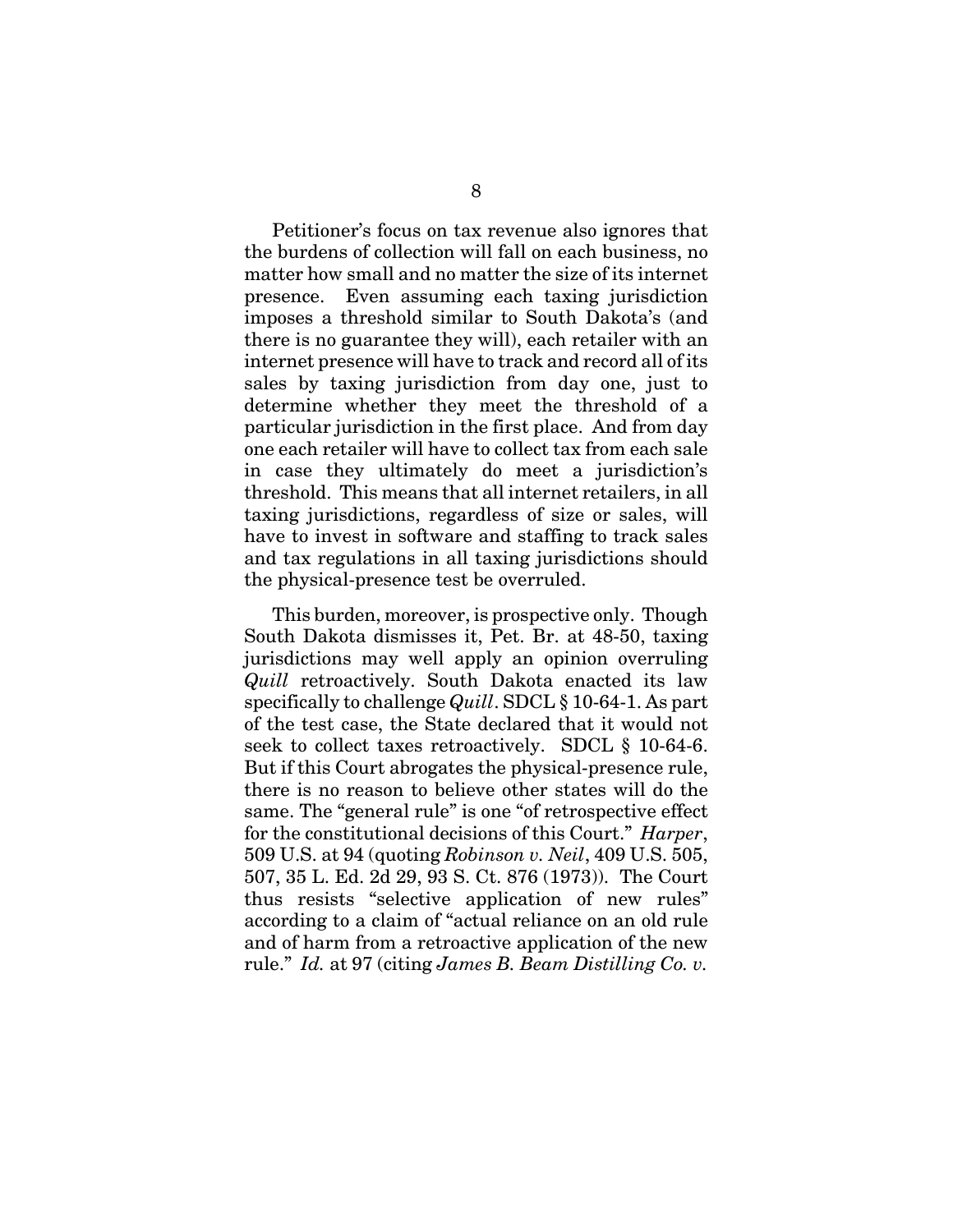*Georgia*, 501 U.S. 529, 543 (1991)). In fact, one state has already notified businesses of its intent to apply sales tax to prior sales, on the theory that they should have been collecting taxes as a use tax. *See* Connecticut DRS Media Release.<sup>6</sup> As Colorado and other states admit, "certain States" may choose "to apply their laws retroactively" should this Court abrogate the physical-presence rule. Br. of Colorado, *et al*. at 19.

The inability of this Court to dictate whether states will attempt to apply sales taxes retroactively, and the possibility that many taxing jurisdictions may impose low, or no, economic thresholds, are reasons to uphold the physical-presence rule and leave it to Congress to address the issue. It is Congress, acting within the restraints imposed by due process, that is in the best position to balance the burdens of tax collection for remote businesses without a physical-presence with the desire for sales-tax revenue.

Upholding the physical-presence rule would also further this Court's goal of maintaining "bright line standards in the context of tax administration." *Wagnon v. Prairie Band Potawatomi Nation*, 546 U.S. 95, 113-14 (2005) (quoting *Arizona Dep't of Revenue v. Blaze Constr. Co.*, 526 U.S. 32, 37 (1999)); *see also Quill*, 504 U.S. at 315-16 ("Such a rule firmly establishes the boundaries of legitimate state authority to impose a duty to collect sales and use taxes and reduces litigation concerning those taxes."). For all these reasons, the principles of *stare decisis* strongly favor maintaining the physical-presence rule.

 $6$  http://www.ct.gov/drs/cwp/view.asp?Q=591496&A=1436.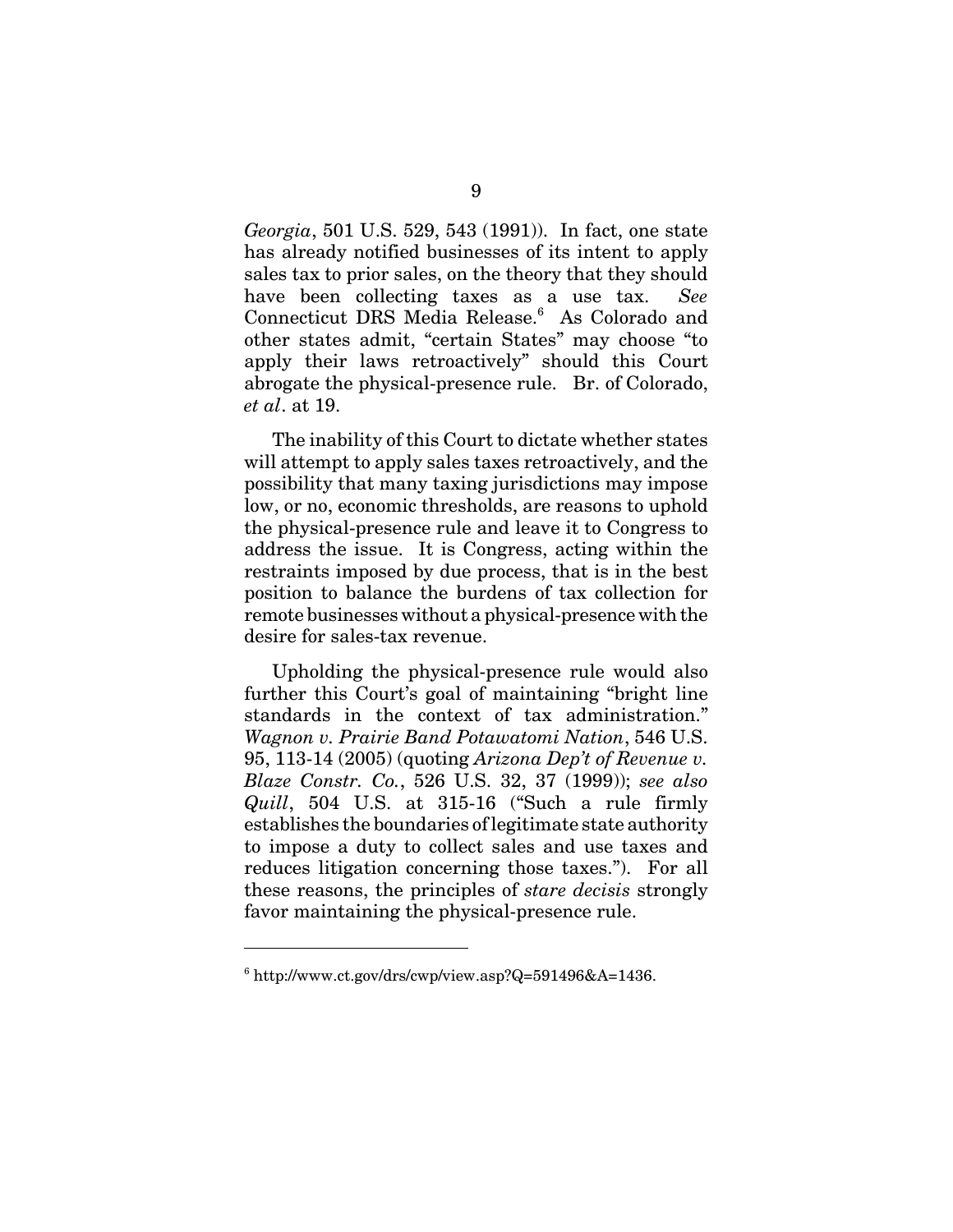### **II. Due Process Concerns Also Support Retaining** *Quill's* **Physical-Presence Rule.**

Abandoning *Quill*'s physical-presence rule will create another layer of uncertainty because it will trigger a whole new set of questions about what level of activity satisfies the Due Process Clause. South Dakota has only focused on the Commerce Clause, but this Court in *Quill* conscientiously analyzed due process prior to addressing the Commerce Clause. *Quill*, 504 U.S. at 306-08. This is because each clause reflects "different constitutional concerns" and thus the Court considered "each constitutional limit in turn." *Id.* at 305. It is doubtful that South Dakota's threshold of \$100,000 or 200 sales meets due process concerns because that threshold lacks any requirement that the seller actually target the State in any regard.

This Court has made clear that for due process to be met, a defendant must "be said to have targeted the forum." *J. McIntyre Mach., Ltd. v. Nicastro*, 564 U.S. 873, 881-82 (2011). "[I]t is not enough that the defendant might have predicted that its goods will reach the forum state." *Id; Quill*, 504 U.S. at 307. (a seller must "purposely avail[] itself of the benefits of an economic market in the forum State" with contacts sufficiently strong that a state's exercise of jurisdiction comports with "traditional notions of fair play and substantial justice.") *Id.* at 307 (quoting *International Shoe v. Washington*, 326 U.S. 310, 316 (1945)). "[R]andom, isolated, or fortuitous" contacts will not suffice. *Keeton v. Hustler Magazine*, 465 U.S. 770, 774 (1984). For that reason, neither the mere formation of a contract, without continuing relationships and obligations, nor "a single sale of a product in a State"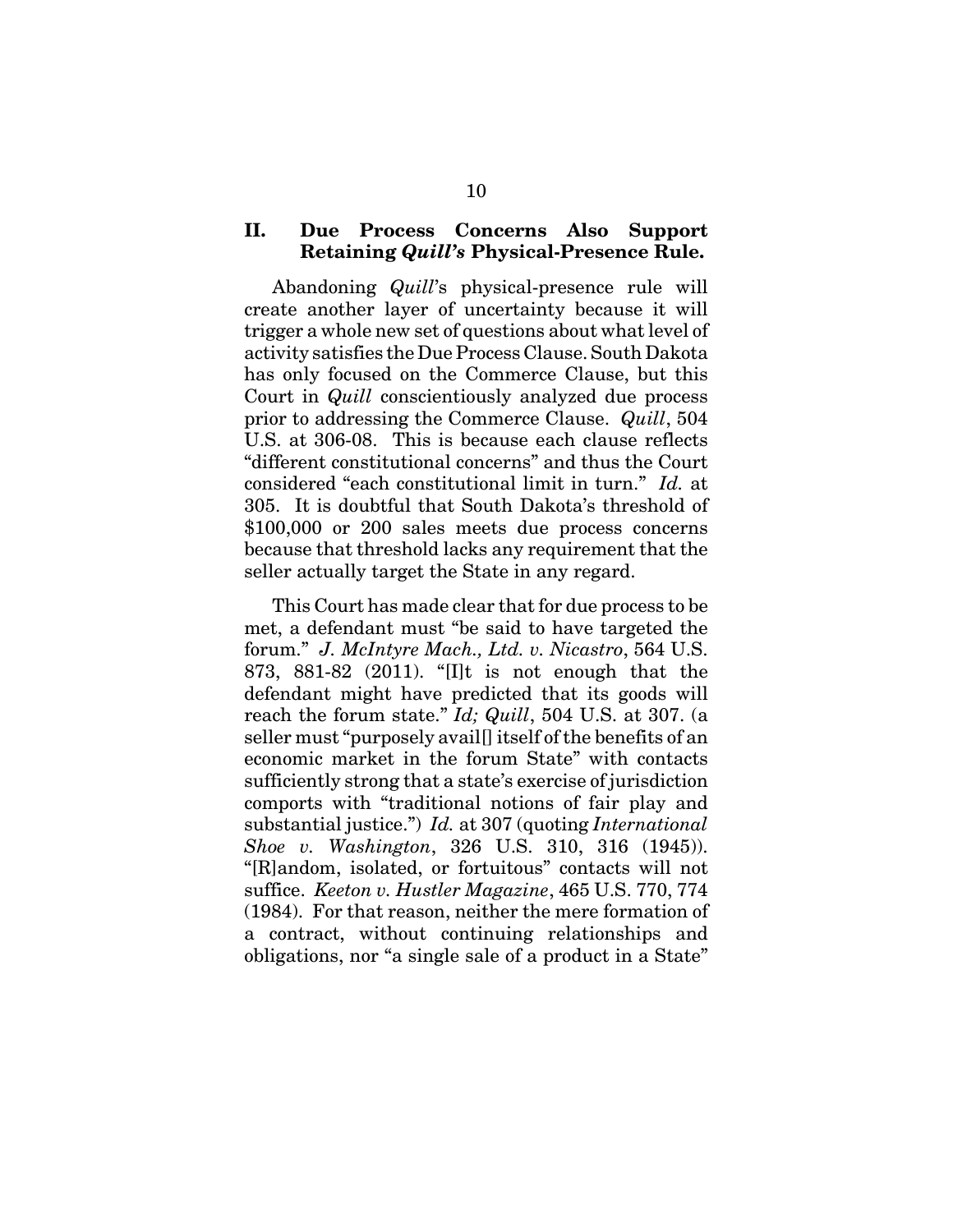constitutes "an adequate basis" for regulation under due process. *Burger King Corp. v. Rudzewicz*, 471 U.S. 462, 478 (1985); *J. McIntyre*, 564 U.S. at 888 (Breyer, J., concurring). And importantly, it is not just the quantity, but also "the nature and quality" of the affiliation that controls. *Burger King*, 471 U.S. at 475 n.18.

*Quill* determined that due process was met due to Quill's "continuous and widespread *solicitation* of business" in North Dakota, including "almost \$1 million" in annual sales (equivalent to \$1.79 million in today's dollars) "to about 3,000 customers" in the State, making Quill the sixth largest vendor of office supplies in North Dakota. *Id.*, 504 U.S. at 302, 308 (emphasis added). While the Court in *Quill* overruled previous holdings requiring a physical presence in the forum state under the Due Process Clause, it held that the business must have "purposefully directed its activities" at the forum state to such an extent that it had fair warning that it could be subject to its jurisdiction. *Id.* at 308. Nothing in South Dakota's trigger of \$100,000 or 200 sales requires that a Montana business that happens to sell products on the internet do anything whatsoever to target consumers in South Dakota or otherwise purposefully direct its activities toward the State.

The South Dakota threshold may be met, for example, without any solicitation by an internet retailer, other than creating a website. A retailer thus may make 200 sales "for delivery into South Dakota"<sup>7</sup>

<sup>7</sup> Under South Dakota's law, neither the purchaser nor the recipient need be a South Dakota resident. SDCL § 10-64-2.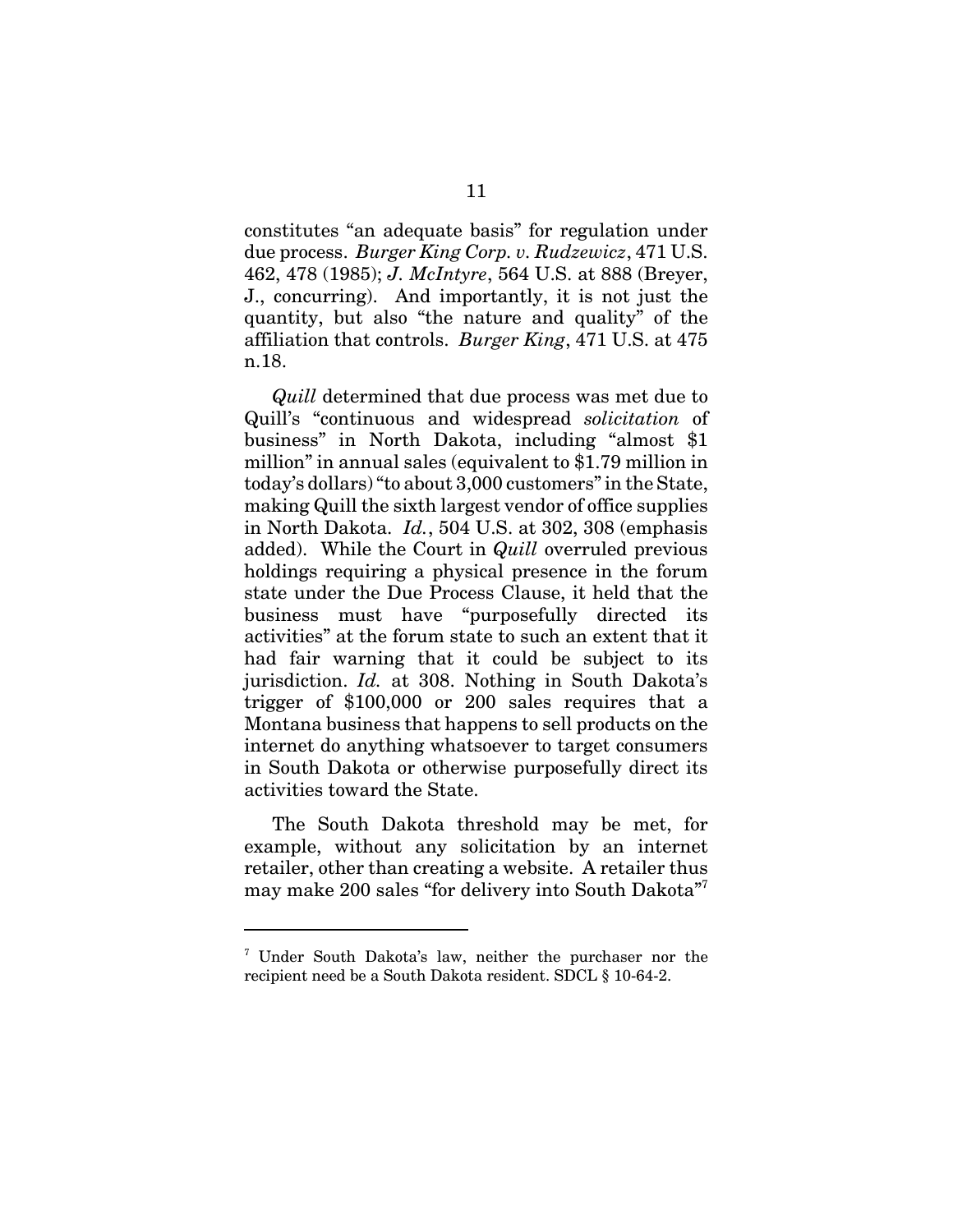by "random, isolated, or fortuitous" contacts. As an example, a person in South Dakota may, after searching for "huckleberry products" online, order a huckleberry lollipop for \$1 from The Huckleberry Patch, a small business located in Hungry Horse, Montana.<sup>8</sup> If this process is repeated 200 times (or if a single buyer, or a few, purchases multiple lollipops) the threshold would be met with no solicitation, much less "continuous and widespread solicitation."

South Dakota's trigger goes well beyond *Quill* or anything else this Court has approved as sufficient "purposeful availment" to satisfy due process. And there is no guarantee other states will impose even these low limits before taxing nonresident companies. At the least, more facts are needed prior to a decision from the Court as to whether due process is met. And without sufficient contacts to meet due process, the Commerce Clause analysis is a moot point.

The Due Process Clause, and indeed our constitutional system, ensures that "each State has a sovereignty that is not subject to unlawful intrusion by other States." *J. McIntyre Mach. v. Nicastro*, 564 U.S. 873, 884 (2011). When a state acts outside its territory, it potentially "upset[s] the federal balance" by intruding upon the sovereignty of other states. *Id.* Beyond due process, one of the central purposes of the Privileges and Immunities Clause is to guard against the possibility that states might exploit nonresidents' lack of representation to pass laws that specifically disadvantage them. *See, e.g., Travis v. Yale & Town*,

<sup>8</sup> https://the-huckleberry-patch.myshopify.com/collections/sweetsh op.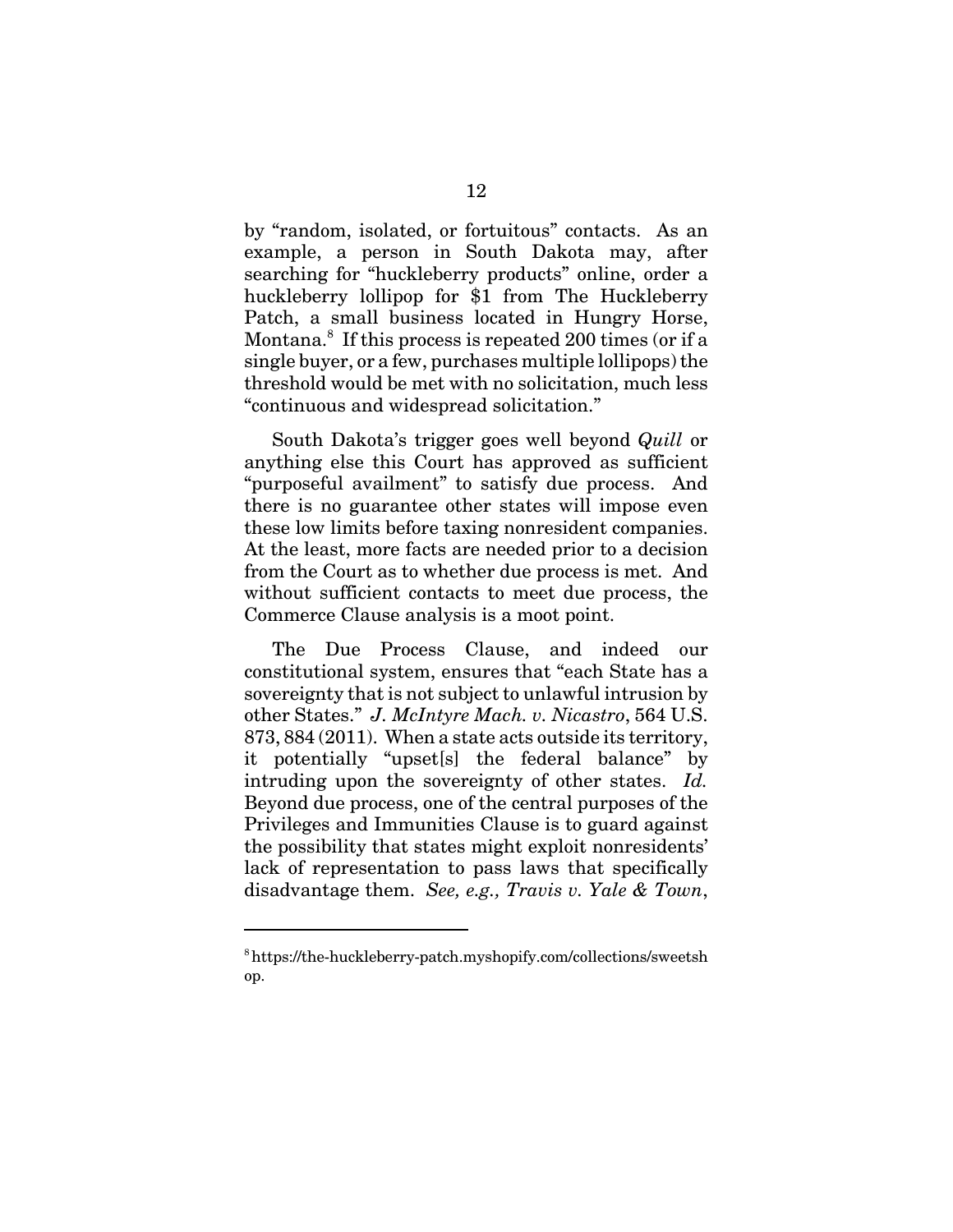22 U.S. 60, 80 (1920). Whether a state may tax a nonresident, then, turns on a "broad inquiry" into "whether the state has given anything for which it can ask return." *MeadWestvaco Corp. v. Ill. Dep't of Revenue*, 553 U.S. 16, 24-25 (2008). To that end, Congress "may authorize state actions that burden interstate commerce," but it "does not similarly have the power to authorize violations of the Due Process Clause." *Quill*, 504 U.S. at 305.

In contrast to *Quill*'s careful analysis of contacts with the state, Petitioner urges this Court to simply assume due process is met and proceed to consider the physical-presence rule absent a factual record. To do so, however, would sacrifice the "traditional notions of fair play and substantial justice" protected by due process.

### **III. Even If Not A Complete Bar, The Lack Of Physical Presence Should Continue To Be A Factor Under The** *Complete Auto* **Test.**

 Petitioner asks this Court to "bless" South Dakota's law and "affirm South Dakota's economic-nexus approach." Pet. Br. at 48, 58. But that is beyond the question presented, which only asks whether *Quill's* physical-presence requirement should be abrogated. As pointed out in detail by Respondents, and several *amici*, there were no facts, or very limited facts, developed below in this strict legal-question case. Indeed, the South Dakota Supreme Court was reviewing the grant of summary judgment for Respondents based on *Quill's* prohibition; a motion in which South Dakota *agreed* its law was unconstitutional under *Quill*. App. 14a to Pet. for Cert. The state Supreme Court merely affirmed this ruling,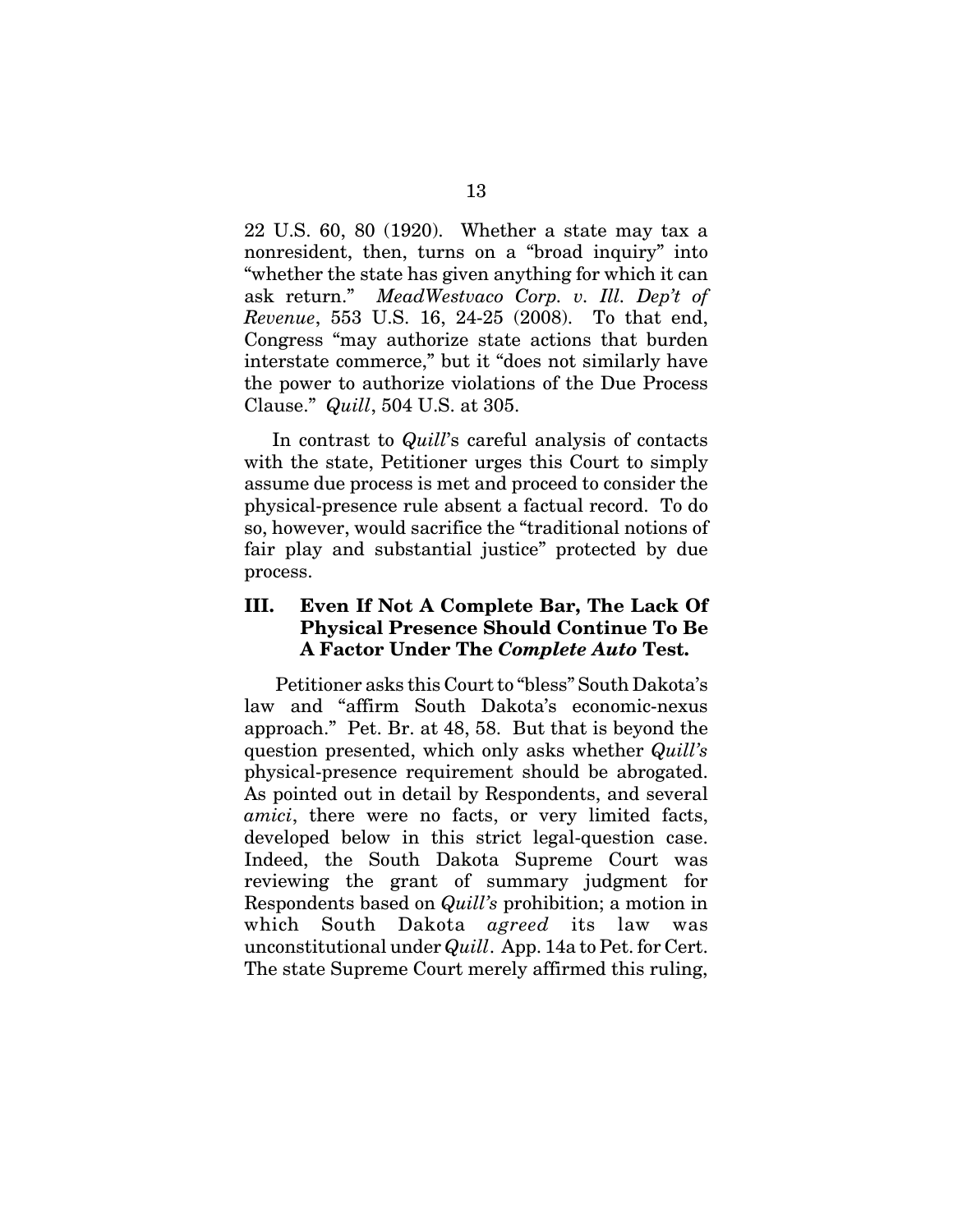recognizing it is required to follow this Court's precedent where directly applicable. *Id.*

If the Court were to reverse course and overrule *Quill*'s physical- presence rule, the question remains as to what level of contact would be sufficient to impose a tax on a nonresident seller. Under *Complete Auto Transit v. Brady*, a tax may only be applied to an activity with "a substantial nexus with the taxing State," and where the tax "is fairly related to the services provided by the State." 430 U.S. 274, 279 (1977). A tax may even have "sufficient factual connections," to meet due process, but fail under the Commerce Clause "because of its burdening effect upon the commerce." *Quill*, 504 U.S. at 305-06 (quoting *International Harvester v. Dep't of Treasury*, 322 U.S. 340, 353 (1944)).

The lack of physical presence should require a heightened amount of other contacts under this test. Because of the *Quill* rule, however, this Court has not had the chance to determine what quantity and quality of contacts are sufficient as to a nonresident seller.<sup>9</sup> The Court should not do so on this bare record, but should remand with suggestions as to what level of contact is sufficient and other factors to consider.

The "burdening effect upon the commerce" of medium and small retailers, especially those in nonsales tax states like Montana, is likely to be significant, as discussed above. *See Raymond Motor Transp. v.*

<sup>&</sup>lt;sup>9</sup> This Court has concluded that licensing of software in a state is insufficient to meet the "substantial nexus" requirement. *Quill*, 504 U.S. at 315 n.8.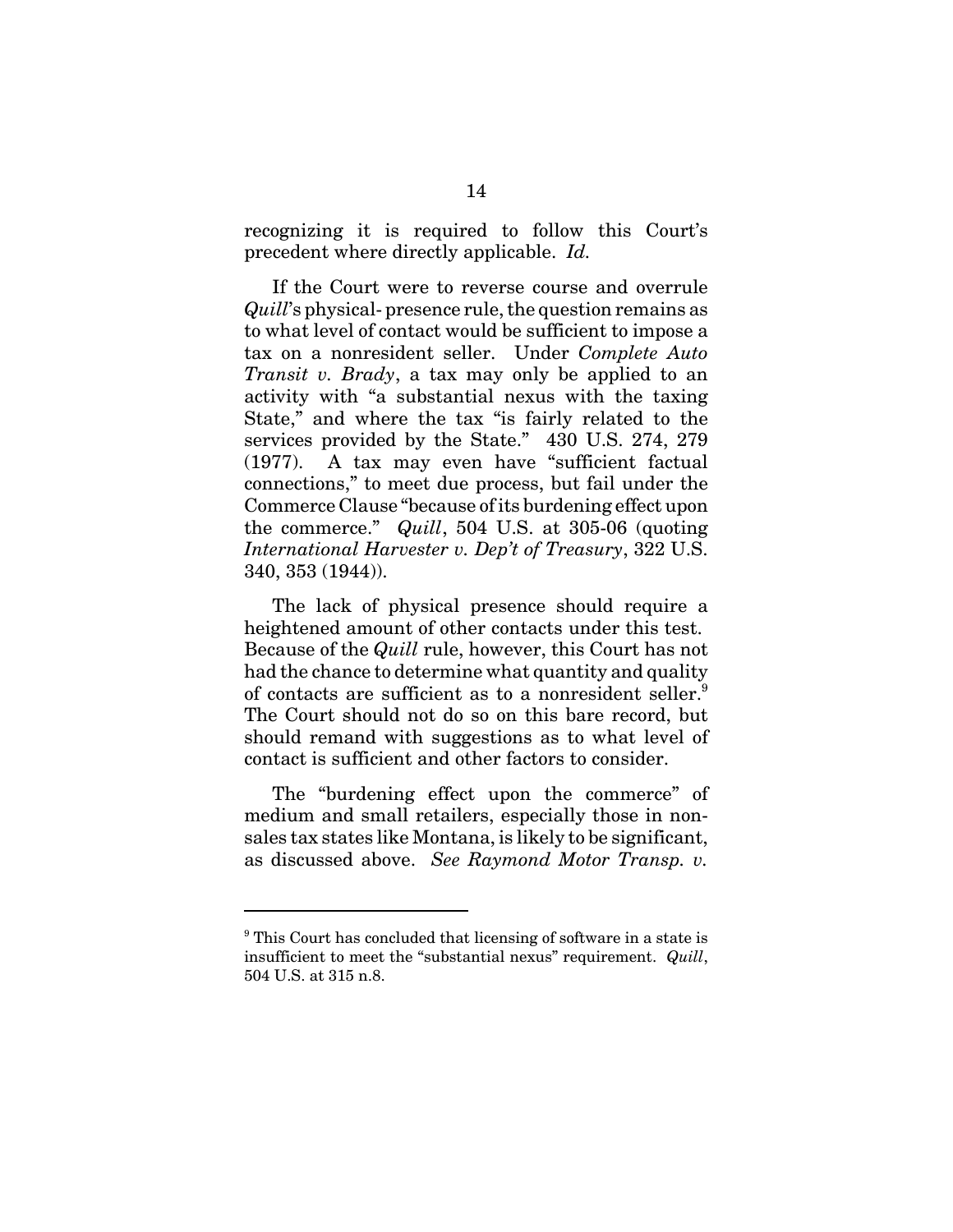*Rice*, 434 U.S. 429, 441 (1978) (inquiry involves "consideration of the weight and nature of the state regulatory concern in light of the extent of the burden imposed on the course of interstate commerce."). These retailers are not equipped to collect tax, are not able to direct who sees their website, and do not have the staffing or funding to keep up with changes in tax law in 12,000 plus jurisdictions. Those factors should be considered before imposing taxing obligations on businesses without a physical presence in the taxing jurisdiction.

Moreover, any tax of a nonresident business must be "fairly related to the services provided by the State." *Complete Auto Transit*, 430 U.S. at 279. Under this additional requirement "the question is whether the State has exerted its power in proper proportion to appellant's activities within the State and to appellant's consequent enjoyment of the opportunities and protections which the State has afforded." *Commonwealth Edison*, 453 U.S. at 625-26.

The "fairly related" prong is clearly met when a business has an on-the-ground presence in a state. *Id.* at 626 (noting "little difficulty concluding that the Montana tax satisfies" this prong where the "operating incidence" of the tax is mining coal in Montana). But the "operating incidence" of one sale over the internet, or even 200, does not meet this threshold, especially where the nonresident retailer does not target the taxing state. What, or where, the "operating incidence" would be with an online sale is also unclear. Where is it, for example, if an online sale is completed on a website hosted on a server in state A, by a customer residing in state B but logged on in state C, for delivery